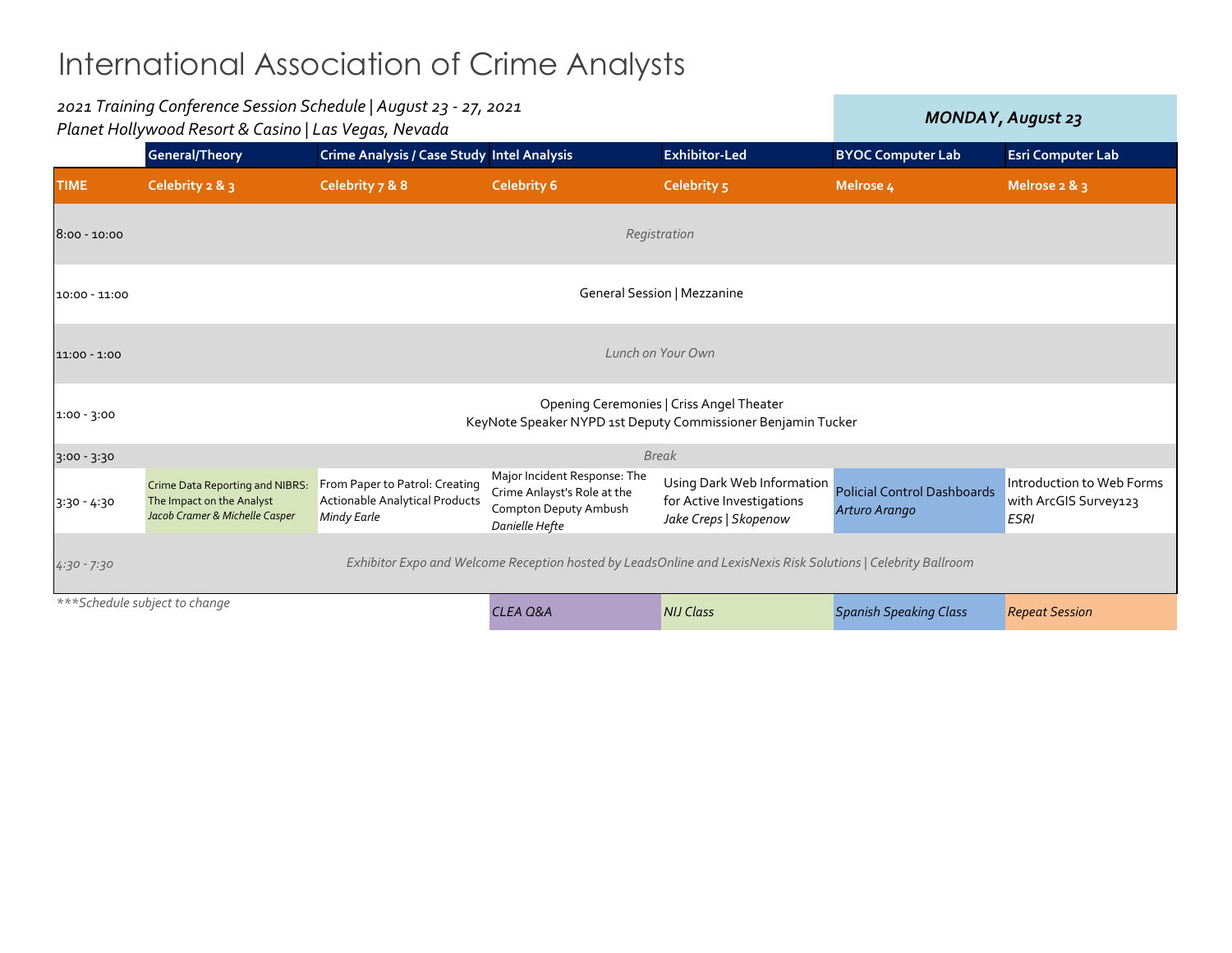| 2021 Training Conference Session Schedule   August 23 - 27, 2021<br>Planet Hollywood Resort & Casino   Las Vegas, Nevada |                                                                                                                               |                                                                                                    |                                                                                                               | <b>TUESDAY, August 24</b>                                                                                                                                                 |                                                                                                                                                    |                                                                                                        |
|--------------------------------------------------------------------------------------------------------------------------|-------------------------------------------------------------------------------------------------------------------------------|----------------------------------------------------------------------------------------------------|---------------------------------------------------------------------------------------------------------------|---------------------------------------------------------------------------------------------------------------------------------------------------------------------------|----------------------------------------------------------------------------------------------------------------------------------------------------|--------------------------------------------------------------------------------------------------------|
|                                                                                                                          | <b>General/Theory</b>                                                                                                         | Crime Analysis / Case Study Intel Analysis                                                         |                                                                                                               | <b>Exhibitor-Led</b>                                                                                                                                                      | <b>BYOC Computer Lab</b>                                                                                                                           | <b>Esri Computer Lab</b>                                                                               |
| <b>TIME</b>                                                                                                              | Celebrity 2 & 3                                                                                                               | Celebrity 7 & 8                                                                                    | <b>Celebrity 6</b>                                                                                            | Celebrity 5                                                                                                                                                               | Melrose <sub>4</sub>                                                                                                                               | Melrose $2 & 3$                                                                                        |
| $7:30 - 8:00$                                                                                                            |                                                                                                                               |                                                                                                    |                                                                                                               | Morning Beverage Station   Celebrity Ballroom                                                                                                                             |                                                                                                                                                    |                                                                                                        |
| $8:00 - 9:00$                                                                                                            | You Never Get a 2nd Chance to<br>Make a 1st Impression<br>Mary Bertuccelli & Annie<br>Mitchell                                | Análisis táctico<br>Daniel Fidencio Vigil Ruiz &<br>Jhonatan Eduardo Morales<br>Covarrubias        | Drug Trafficking in the U.S.<br>Rail Environment<br>Bethany Tiernan                                           | GeoTime by Uncharted<br>Software                                                                                                                                          | Not so OneNote: Using<br>Microsoft OneNote in<br>Analysis<br>Jennifer Satterwhite                                                                  | Part 1: Introduction to<br>ArcGIS Pro and Crime<br>Analysis Solution<br><b>ESRI</b>                    |
| $9:00 - 10:00$                                                                                                           |                                                                                                                               |                                                                                                    |                                                                                                               | Continental Breakfast   Celebrity Ballroom                                                                                                                                |                                                                                                                                                    |                                                                                                        |
| $10:00 - 11:00$                                                                                                          | Part 1: Determining "What Works":<br>A Practical Guide to Research<br>Methods & Program Evaluation<br>Eric L. Piza            | Criminal Profiling in Crime<br>Analysis<br>Christopher Bruce                                       | Dazed & Confused:<br>Investigating the Illegal<br>Marijuana Market<br>Dustin Miller & Danielle Martell        | Cobwebs Technology                                                                                                                                                        | Automating the Boring Stuff ArcGIS Pro and Crime<br><b>Brian Salsig</b>                                                                            | Part 2: Introduction to<br><b>Analysis Solution</b><br><b>ESRI</b>                                     |
| $11:00 - 11:15$                                                                                                          |                                                                                                                               |                                                                                                    |                                                                                                               | <b>Break</b>                                                                                                                                                              |                                                                                                                                                    |                                                                                                        |
| $11:15 - 12:15$                                                                                                          | Part 2: Determining "What Works":<br>A Practical Guide to Research<br><b>Methods &amp; Program Evaluation</b><br>Eric L. Piza | NIBIN, CGIC & NESS. Oh My!<br>Jenny Brayton                                                        | The Analyst's Role in Special<br>Events<br>Megan Cruz & Karrie Toland                                         | Ideal Innovations, Inc.                                                                                                                                                   | Crime Analysts Facilitating<br><b>Elder Financial Exploitation</b><br>Investigations<br>Shelly Jackson, James Foley &<br><b>Bradford Hasenauer</b> | Introduction to Web<br>Dashboards with ArcGIS<br>Dashboards<br><b>ESRI</b>                             |
| $12:15 - 2:30$                                                                                                           |                                                                                                                               |                                                                                                    |                                                                                                               | Luncheon & Awards Ceremony hosted by Cobwebs Technologies<br>Combustion: The Slipstream from Disinformation through Radicalization in the Shadows of the Web<br>Mezzanine |                                                                                                                                                    |                                                                                                        |
| $2:30 - 3:30$                                                                                                            | <b>CLEA Q&amp;A</b><br><b>Kimm Barnes</b>                                                                                     | Knowledge is Power! Are You<br>Getting Everything You Should<br>from Nlets?<br><b>Bonnie Locke</b> | Ok Google How Can I<br>Catch a Peeping Predator?<br>Mike Winslow                                              | LeadsOnline                                                                                                                                                               | i2<br><b>Total Intelligence Group</b>                                                                                                              | Part 1: Investigative Analysis<br>with ArcGIS Pro and Crime<br><b>Analysis Solution</b><br><b>ESRI</b> |
| $3:30 - 4:00$                                                                                                            |                                                                                                                               |                                                                                                    |                                                                                                               | Afternoon Nutrition Break   Celebrity Ballroom                                                                                                                            |                                                                                                                                                    |                                                                                                        |
| $4:00 - 5:00$                                                                                                            | Public Speaking for Crime<br>Analysis<br>Romy Haas                                                                            | Leveraging Data in Patrol<br><b>Staffing Analysis</b><br>Lori Frank                                | The Ideologies, Indicators,<br>and Activities of Domestic<br><b>Violent Extremists</b><br><b>Andrew Butts</b> | The Problem of Metals Theft i2<br>Brady Mills   ISRI                                                                                                                      | Total Intelligence Group                                                                                                                           | Part 2: Investigative Analysis<br>with ArcGIS Pro and Crime<br>Analysis Solution<br><b>ESRI</b>        |
| *** Schedule subject to change                                                                                           |                                                                                                                               |                                                                                                    | <b>CLEA Q&amp;A</b>                                                                                           | <b>NIJ Class</b>                                                                                                                                                          | <b>Spanish Speaking Class</b>                                                                                                                      | <b>Repeat Session</b>                                                                                  |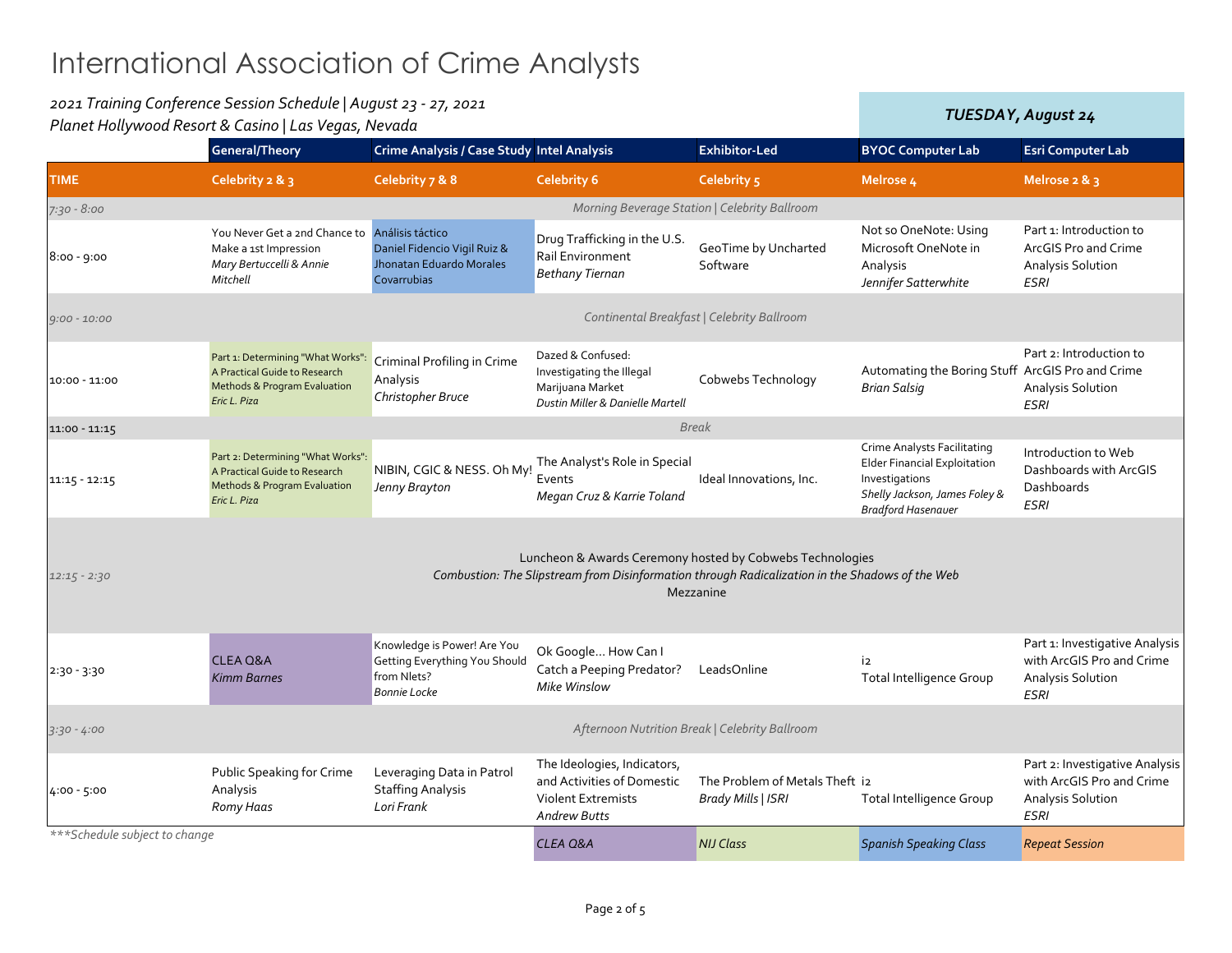| 2021 Training Conference Session Schedule   August 23 - 27, 2021<br>Planet Hollywood Resort & Casino   Las Vegas, Nevada |                                                                                                                                                        |                                                                                                                                                     |                                                                                                                                                               |                                                                                                                                  | <b>WEDNESDAY, August 25</b>                                                                                          |                                                                                                          |
|--------------------------------------------------------------------------------------------------------------------------|--------------------------------------------------------------------------------------------------------------------------------------------------------|-----------------------------------------------------------------------------------------------------------------------------------------------------|---------------------------------------------------------------------------------------------------------------------------------------------------------------|----------------------------------------------------------------------------------------------------------------------------------|----------------------------------------------------------------------------------------------------------------------|----------------------------------------------------------------------------------------------------------|
|                                                                                                                          | <b>General/Theory</b>                                                                                                                                  | Crime Analysis / Case Study Intel Analysis                                                                                                          |                                                                                                                                                               | <b>Exhibitor-Led</b>                                                                                                             | <b>BYOC Computer Lab</b>                                                                                             | <b>Esri Computer Lab</b>                                                                                 |
| <b>TIME</b>                                                                                                              | Celebrity 2 & 3                                                                                                                                        | Celebrity 7 & 8                                                                                                                                     | <b>Celebrity 6</b>                                                                                                                                            | Celebrity 5                                                                                                                      | Melrose <sub>4</sub>                                                                                                 | Melrose 2 & 3                                                                                            |
| $8:30 - 9:00$                                                                                                            |                                                                                                                                                        |                                                                                                                                                     | Morning Beverage Station   Celebrity Ballroom                                                                                                                 |                                                                                                                                  |                                                                                                                      |                                                                                                          |
| $9:00 - 10:00$                                                                                                           | <b>Advanced Cold Case Support</b><br>Team<br>Mitch Cunningham and<br><b>Catherine Miller</b>                                                           | An Overview of the Violent<br>Criminal Apprehension<br>Program and the Highway<br>Serial Killings Initiative<br>Melissa Kavetski                    | <b>Providing Analytical Support</b><br><b>During Crisis Negotiations</b><br>Elizabeth Quintana, Amy<br>Milliman & Lori Seiden                                 | <b>NICB</b>                                                                                                                      | Open Source Intelligence:<br>Vegas-themed Challenges<br><b>Rachel Carson</b>                                         | Part 1: Hotspot Analysis with<br>ArcGIS Pro and Crime<br><b>Analysis Solutions</b><br><b>ESRI</b>        |
| $10:00 - 10:15$                                                                                                          |                                                                                                                                                        |                                                                                                                                                     | <b>Break</b>                                                                                                                                                  |                                                                                                                                  |                                                                                                                      |                                                                                                          |
| $10:15 - 11:15$                                                                                                          | Crime Data Reporting and NIBRS:<br>The Impact on the Analyst<br>Jacob Cramer & Michelle Casper                                                         | Justice For Tommy<br>Mary Beth Andrzejczak                                                                                                          | Determining Police Use of<br>Force Rates When You Start<br>with Messy Data<br>Paul Sipe & Kristen Lottman                                                     | Cobwebs Technologies                                                                                                             | Intro to Crystal Reports<br><b>Ernestina Palomares</b>                                                               | Part 2: Hotspot Analysis with<br><b>ArcGIS Pro and Crime</b><br><b>Analysis Solutions</b><br><b>ESRI</b> |
| $11:15 - 11:30$                                                                                                          |                                                                                                                                                        |                                                                                                                                                     | <b>Break</b>                                                                                                                                                  |                                                                                                                                  |                                                                                                                      |                                                                                                          |
| 11:30 - 12:30                                                                                                            | How to Workshop: Understanding DNA-Based Investigations:<br>the 2020 Wave of Gun Violence in Developments and<br>New York City<br>Christopher Herrmann | <b>Opportunities for Analysts</b><br>Samantha Gwinn                                                                                                 | Something Happened on the<br>Way to the Call: Challenges in<br><b>Predicting Call Outcomes</b><br>Based on Initial Call Type<br>Tiffany Chu & Mark Lubniewski | Chorus Intelligence                                                                                                              | Crime & Place in Microsoft<br>Excel<br><b>Grant Drawve</b>                                                           | Advanced Dashboard<br>Designs using ArcGIS<br>Dashboards<br><b>ESRI</b>                                  |
| $12:30 - 2:00$                                                                                                           |                                                                                                                                                        |                                                                                                                                                     | Lunch Break<br>(On your own)                                                                                                                                  |                                                                                                                                  |                                                                                                                      |                                                                                                          |
| $2:00 - 3:00$                                                                                                            | Reconciliation and<br>Compartmentalization - How Law<br><b>Enforcement Effects Mental</b><br>Wellbeing<br><b>Sally Rawlings</b>                        | Organized Crime Groups,<br>Human Trafficking and<br>Massage Parlors: Challenges<br>and Opportunities for<br>Investigators<br>Andreas Olligschlaeger | <b>Connecting Sex Crimes</b><br>Amy McCarthy & Richard<br>Meyers                                                                                              | Beyond the Basics: Patrol<br>Strategies for Forward-<br>thinking Departments<br>Deputy Chief Alex Sotela  <br><b>ShotSpotter</b> | Forecasting, Prediction, Projection<br>Preventative Policing: Same<br>Results, Different Terminology<br>Rhonda Maher | <b>Updating Features with</b><br>Incident Records using<br>ArcGIS Pro<br><b>ESRI</b>                     |
| $3:00 - 3:30$                                                                                                            |                                                                                                                                                        |                                                                                                                                                     | Afternoon Nutrition Break   Celebrity Ballroom<br>(Exhibitor Hall closes)                                                                                     |                                                                                                                                  |                                                                                                                      |                                                                                                          |
| $3:30 - 4:30$                                                                                                            | <b>Using Call Detail Records and</b><br><b>Geolocation Analysis to Solve</b><br><b>Major Crimes</b><br>Jeffrey German                                  | Social Media Investigations:<br>How to Use Social Media to<br>Gather Leads/Support<br>Investigations<br>Karie Nordland                              | The Disappearance of<br>Samuel Ortiz<br>Karlee Crist & Alyssa Berg                                                                                            | LexisNexis Risk Solutions                                                                                                        | Open Source Intelligence:<br><b>Vegas-themed Challenges</b><br><b>Rachel Carson</b>                                  | Open Data and Public<br>Mapping with the Police<br><b>Transparency Solution</b><br><b>ESRI</b>           |
| 1800 - 2100                                                                                                              |                                                                                                                                                        |                                                                                                                                                     | Social Networking Event hosted by Skopenow   London Club                                                                                                      |                                                                                                                                  |                                                                                                                      |                                                                                                          |
|                                                                                                                          | *** Schedule subject to change                                                                                                                         |                                                                                                                                                     | <b>CLEA Q&amp;A</b><br>Page 3 of 5                                                                                                                            | <b>NIJ Class</b>                                                                                                                 | <b>Spanish Speaking Class</b>                                                                                        | <b>Repeat Session</b>                                                                                    |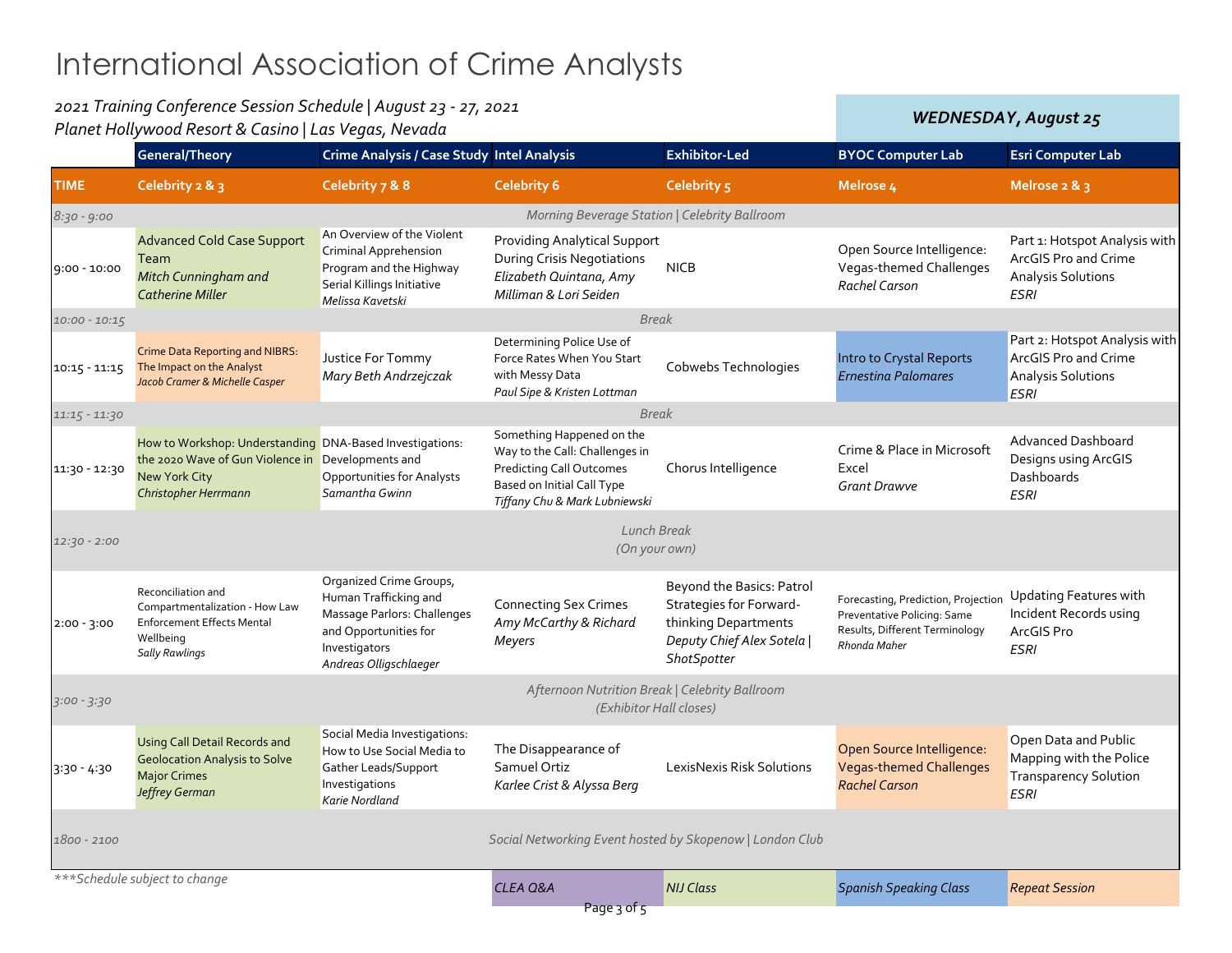| 2021 Training Conference Session Schedule   August 23 - 27, 2021<br>Planet Hollywood Resort & Casino   Las Vegas, Nevada |                                                                                                                                                                                                                     |                                                                                                      |                                                              |                                                                                                                           | THURSDAY, August 26                                                   |                                                                       |  |  |
|--------------------------------------------------------------------------------------------------------------------------|---------------------------------------------------------------------------------------------------------------------------------------------------------------------------------------------------------------------|------------------------------------------------------------------------------------------------------|--------------------------------------------------------------|---------------------------------------------------------------------------------------------------------------------------|-----------------------------------------------------------------------|-----------------------------------------------------------------------|--|--|
|                                                                                                                          | <b>General/Theory</b>                                                                                                                                                                                               | Crime Analysis / Case Study Intel Analysis                                                           |                                                              | <b>Crime &amp; Intel Analysis</b>                                                                                         | <b>BYOC Computer Lab</b>                                              | <b>Esri Computer Lab</b>                                              |  |  |
| <b>TIME</b>                                                                                                              | Celebrity 2 & 3                                                                                                                                                                                                     | Celebrity 7 & 8                                                                                      | <b>Celebrity 6</b>                                           | Celebrity 5                                                                                                               | Melrose 4                                                             | Melrose $2 & 8$ 3                                                     |  |  |
| $7:30 - 8:00$                                                                                                            |                                                                                                                                                                                                                     |                                                                                                      |                                                              | Morning Beverage Station   TBD                                                                                            |                                                                       |                                                                       |  |  |
| 8:00-12:30                                                                                                               | <b>General Session:</b><br>As Seen on Netflix's Unbelievable Series<br>Wolves and Bravos: To Cage a Predator   A Case Study: Marc O'Leary, Serial Rapist<br>Stacy Galbraith & Edna Hendershot<br>Celebrity Ballroom |                                                                                                      |                                                              |                                                                                                                           |                                                                       |                                                                       |  |  |
| $12:30 - 2:00$                                                                                                           | Lunch Break (On your own)                                                                                                                                                                                           |                                                                                                      |                                                              |                                                                                                                           |                                                                       |                                                                       |  |  |
| $2:00 - 3:00$                                                                                                            | <b>Utilizing Data to Improve</b><br>Community - Police<br><b>Relations</b><br><b>Brittany Trapp &amp; Jacob</b><br>Cramer                                                                                           | Crime Analysis in Latin America<br>and Strategic Tools by Degree<br>of Specialization<br>Luis Amador | Google Location History:<br>Homicide Case Study<br>Romy Haas | You Are Having Fun Being a<br>Crime Analyst. Why Make the<br>Move to Crime Analysis<br>Management?<br>Elizabeth Rodriguez | <b>Crime &amp; Place in Microsoft</b><br>Excel<br><b>Grant Drawve</b> | <b>Advanced Form Building</b><br>with ArcGIS Survey123<br><b>ESRI</b> |  |  |
| $3:00 - 3:15$                                                                                                            | <b>Break</b>                                                                                                                                                                                                        |                                                                                                      |                                                              |                                                                                                                           |                                                                       |                                                                       |  |  |
| $3:15 - 5:00$                                                                                                            | Business Meeting   Celebrity Ballroom - Premium Afternoon Snacks to be served                                                                                                                                       |                                                                                                      |                                                              |                                                                                                                           |                                                                       |                                                                       |  |  |
| Evening<br><b>Activities</b>                                                                                             |                                                                                                                                                                                                                     |                                                                                                      |                                                              |                                                                                                                           |                                                                       |                                                                       |  |  |
| ***Schedule subject to change                                                                                            |                                                                                                                                                                                                                     |                                                                                                      | <b>CLEA Q&amp;A</b>                                          | <b>NIJ Class</b>                                                                                                          | <b>Spanish Speaking Class</b>                                         | <b>Repeat Session</b>                                                 |  |  |